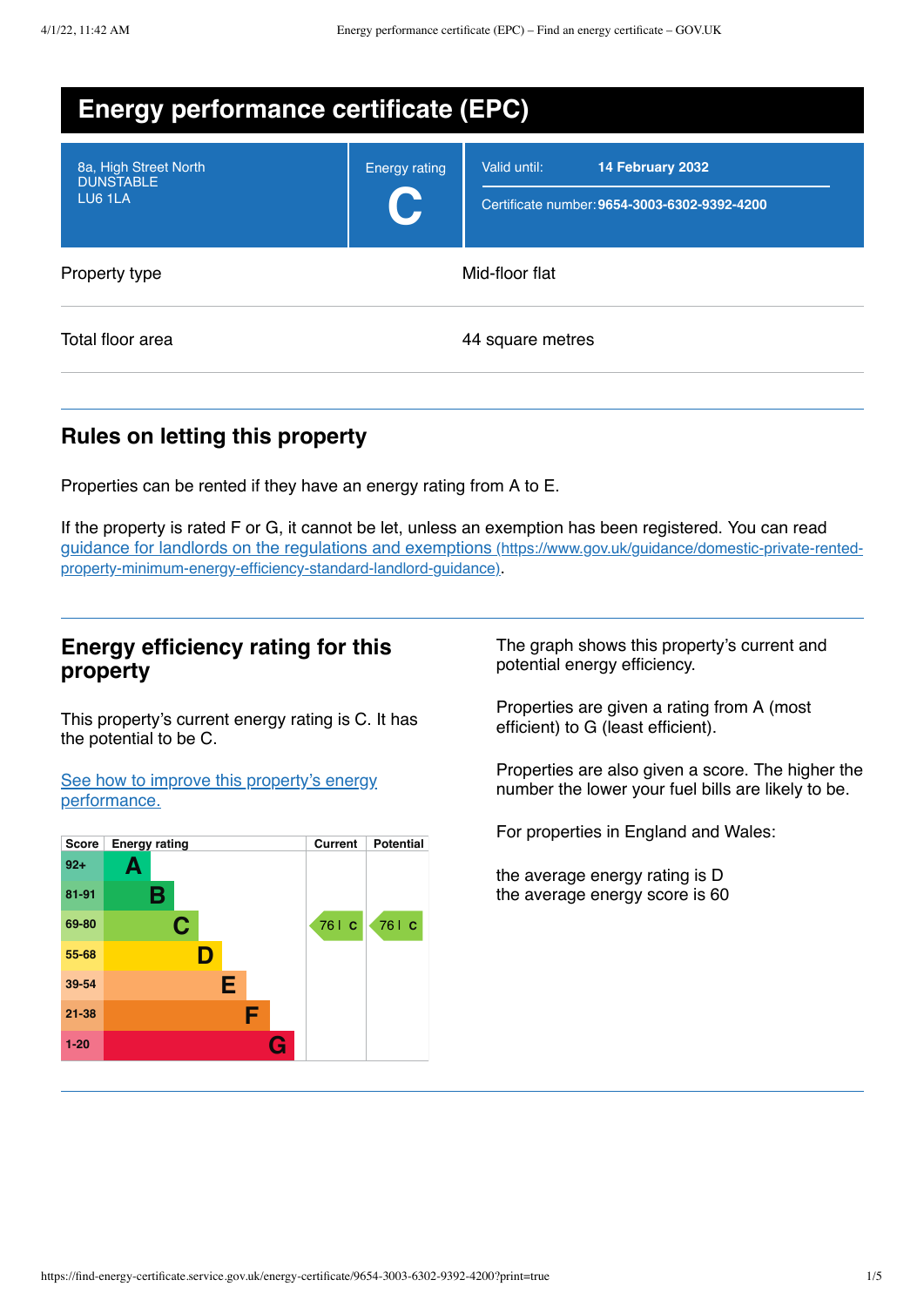# **Breakdown of property's energy performance**

This section shows the energy performance for features of this property. The assessment does not consider the condition of a feature and how well it is working.

Each feature is assessed as one of the following:

- very good (most efficient)
- good
- average
- poor
- very poor (least efficient)

When the description says "assumed", it means that the feature could not be inspected and an assumption has been made based on the property's age and type.

| <b>Feature</b>       | <b>Description</b>                                    | Rating    |
|----------------------|-------------------------------------------------------|-----------|
| Walls                | Average thermal transmittance 0.24 W/m <sup>2</sup> K | Very good |
| Floor                | Average thermal transmittance 0.16 W/m <sup>2</sup> K | Very good |
| Windows              | Multiple glazing throughout                           | Good      |
| Main heating         | Boiler and radiators, mains gas                       | Good      |
| Main heating control | Programmer, room thermostat and TRVs                  | Good      |
| Hot water            | From main system                                      | Good      |
| Lighting             | Low energy lighting in all fixed outlets              | Very good |
| Roof                 | (other premises above)                                | N/A       |
| Secondary heating    | None                                                  | N/A       |
| Air tightness        | (not tested)                                          | N/A       |

#### **Primary energy use**

The primary energy use for this property per year is 175 kilowatt hours per square metre (kWh/m2).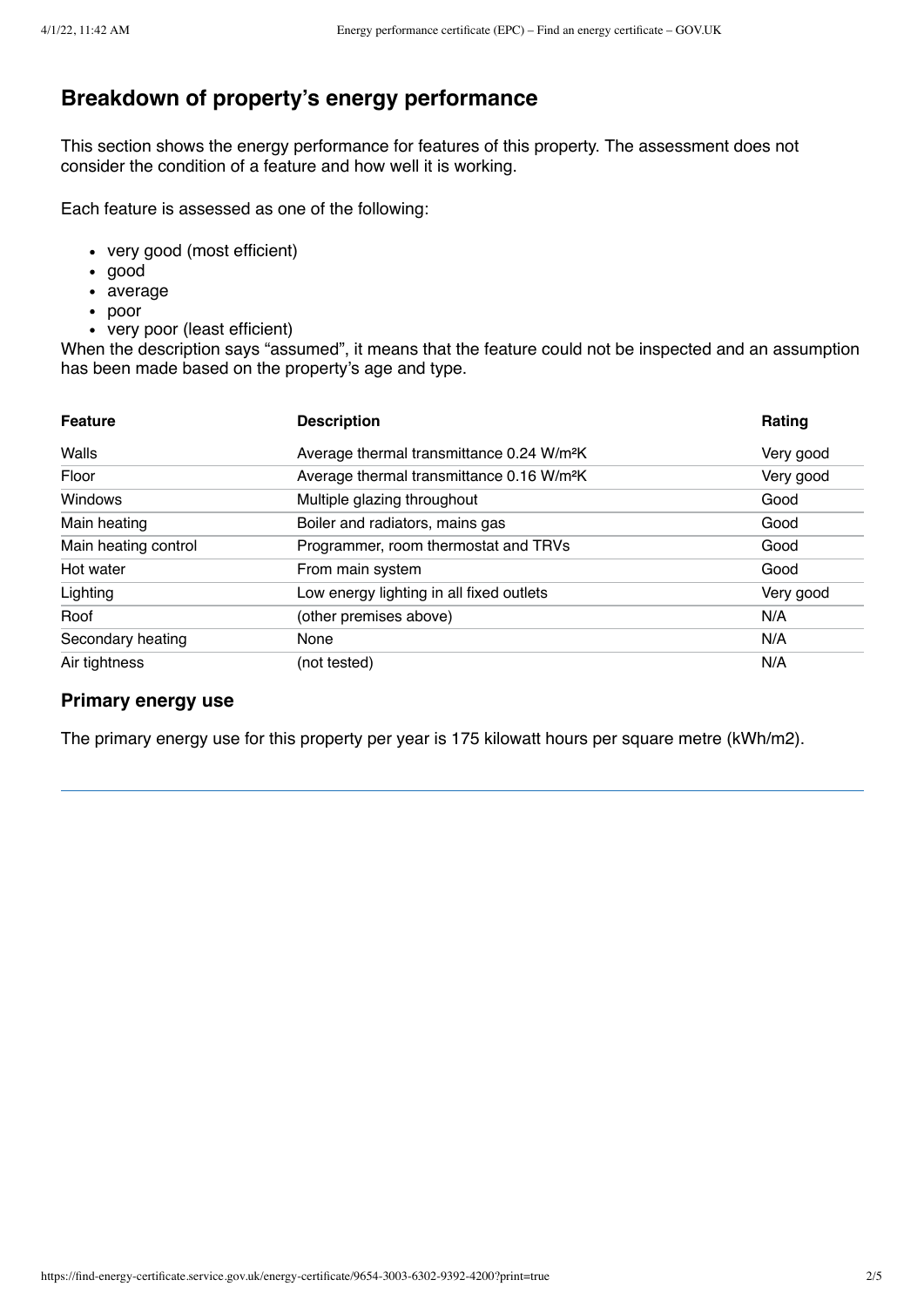| <b>Environmental impact of this</b><br>property                                                        |                 | This property produces                                                                                                                                                                   | 1.3 tonnes of CO2 |
|--------------------------------------------------------------------------------------------------------|-----------------|------------------------------------------------------------------------------------------------------------------------------------------------------------------------------------------|-------------------|
| This property's current environmental impact<br>rating is C. It has the potential to be C.             |                 | This property's potential<br>production                                                                                                                                                  | 1.3 tonnes of CO2 |
| Properties are rated in a scale from A to G<br>based on how much carbon dioxide (CO2) they<br>produce. |                 | By making the recommended changes, you<br>could reduce this property's CO2 emissions by<br>0.0 tonnes per year. This will help to protect the<br>environment.                            |                   |
| Properties with an A rating produce less CO2<br>than G rated properties.                               |                 |                                                                                                                                                                                          |                   |
| An average household<br>produces                                                                       | 6 tonnes of CO2 | Environmental impact ratings are based on<br>assumptions about average occupancy and<br>energy use. They may not reflect how energy is<br>consumed by the people living at the property. |                   |

# <span id="page-2-0"></span>**How to improve this property's energy performance**

The assessor did not make any recommendations for this property.

Simple Energy Advice has guidance on improving a property's energy use. [\(https://www.simpleenergyadvice.org.uk/\)](https://www.simpleenergyadvice.org.uk/)

### **Paying for energy improvements**

Find energy grants and ways to save energy in your home. [\(https://www.gov.uk/improve-energy-efficiency\)](https://www.gov.uk/improve-energy-efficiency)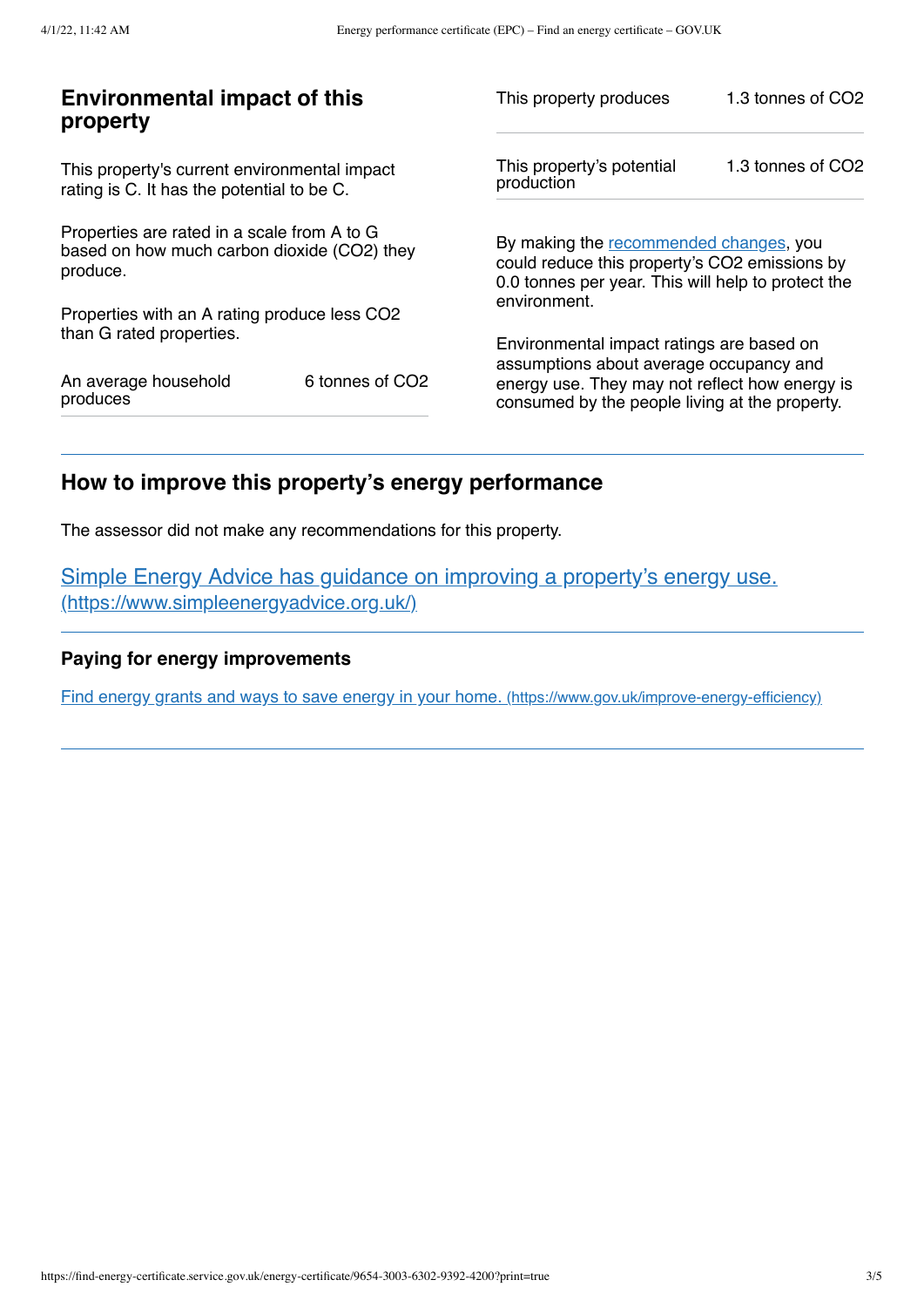### **Estimated energy use and potential savings**

| Estimated yearly energy<br>cost for this property | £369 |
|---------------------------------------------------|------|
| Potential saving                                  | £Ο   |

The estimated cost shows how much the average household would spend in this property for heating, lighting and hot water. It is not based on how energy is used by the people living at the property.

The estimated saving is based on making all of the [recommendations](#page-2-0) in how to improve this property's energy performance.

For advice on how to reduce your energy bills visit Simple Energy Advice [\(https://www.simpleenergyadvice.org.uk/\)](https://www.simpleenergyadvice.org.uk/).

### **Heating use in this property**

Heating a property usually makes up the majority of energy costs.

#### **Estimated energy used to heat this property**

| Space heating | 3299 kWh per year |
|---------------|-------------------|
| Water heating | 1398 kWh per year |

#### **Potential energy savings by installing insulation**

The assessor did not find any opportunities to save energy by installing insulation in this property.

You might be able to receive Renewable Heat Incentive payments [\(https://www.gov.uk/domestic](https://www.gov.uk/domestic-renewable-heat-incentive)renewable-heat-incentive). This will help to reduce carbon emissions by replacing your existing heating system with one that generates renewable heat. The estimated energy required for space and water heating will form the basis of the payments.